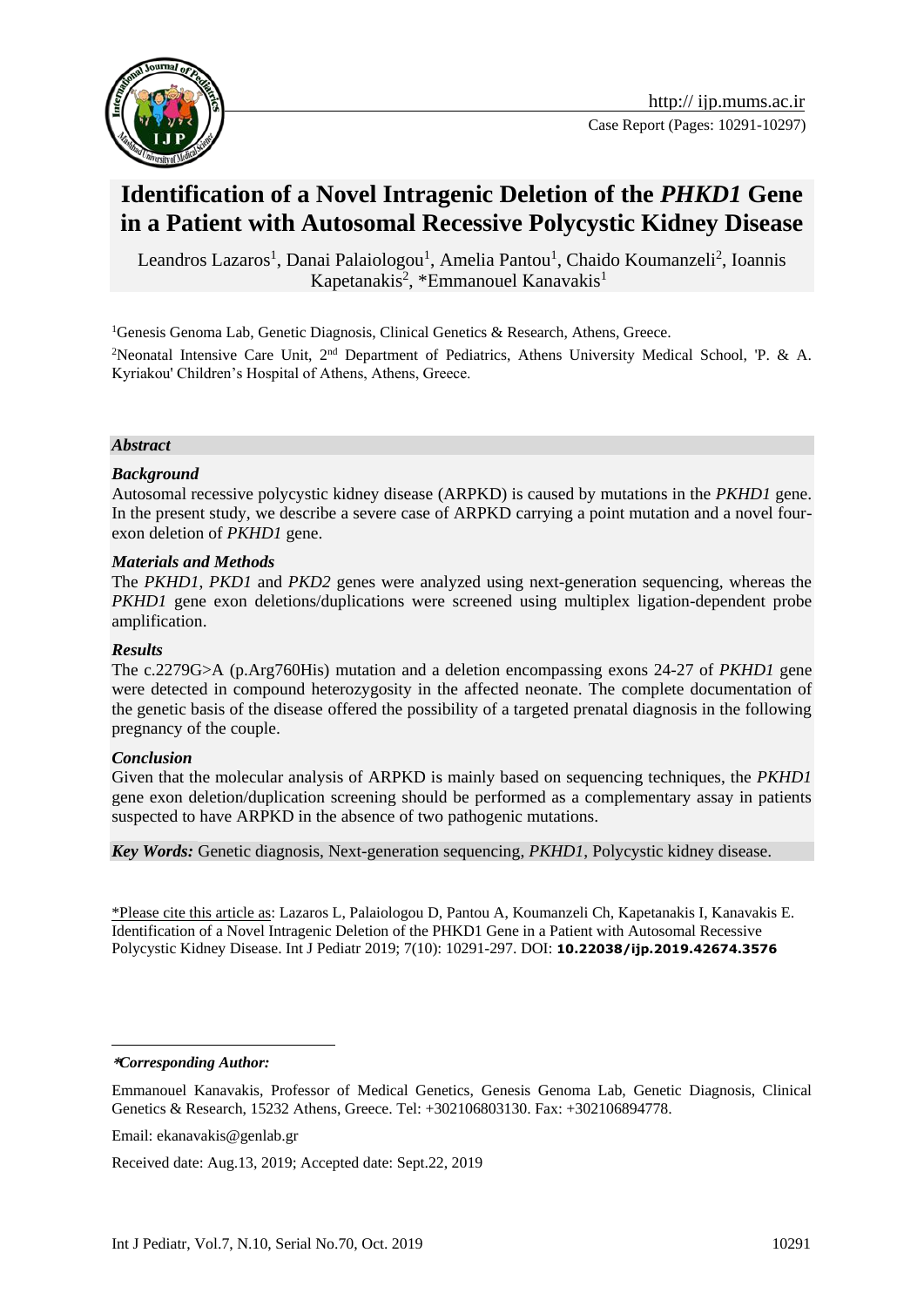# **1- INTRODUCTION**

 Autosomal recessive polycystic kidney disease (ARPKD, OMIM: 263200) constitutes a rare genetic disorder with an estimated incidence of 1:20,000 (1). Patients are characterized by enlarged kidneys with dilatation of the collecting ducts and interlobular liver fibrosis accompanied by biliary duct hyperplasia (2). The clinical manifestations of the disease arise either during the perinatal period or in early childhood, while 30% of affected children die within the first year of life (3). The ultrasound screening of the most severely affected fetuses usually detects enlarged echogenic kidneys that lead to oligodramnios pulmonary hypoplasia (4). ARPKD is caused by mutations in *PKHD1* gene, located on the short arm of chromosome 6 (6p12.2) (5).

*PKHD1* gene, which consists of 86 exons, encodes the 4074-amino-acid protein polyductin/fibrocystin (6). The protein is mainly expressed in the basal body of the primary cilium and the bile duct epithelial cells (7). Pathological mutations are spread all over *PKHD1* gene, a fact that complicates the molecular genetic analysis. Specifically, more than 800 genetic variants have been identified in ARPKD patients, which are mostly compound heterozygotes.

The development of next-generation sequencing has offered a more efficient screening of *PKHD1* gene and a time/costeffective molecular diagnosis of ARPKD. In our present report, we describe a severe case of ARPKD that was due to the compound heterozygosity of a point mutation and a novel four-exon deletion of *PKHD1* gene.

# **2- CASE PRESENTATION**

 The subject of the current study was a male neonate born naturally at the 37<sup>th</sup> week of pregnancy. Τhe neonate, weighing 2610 g, presented with severe respiratory problems during delivery and required respiratory system support with selfexpanding pouch and cardiac massage so as to obtain normal respiratory function and heart rate. Due to abdominal distension and flatulence, ultrasound analysis of upper and lower abdomen was performed revealing unequal, enlarged kidneys (9.5 and 9.8 cm) with punctuate crystals and small vesicles.

The laboratory test results (Glc: 149 mg/dl, Urea: 45 mg/dl, Cr: 1.85 mg/dl, Na: 140 mmol/l, K: 3.9 mmol/l, Ca: 7.4 mg/dl, P: 5.8 mg/dl, Mg: 1.48 mg/dl), the prolonged oliguria and the arterial hypertension (106/54 mmHg) forced the clinicians to prescribe captopril and furosemide. Fortyeight hours after birth, the neonate presented a sudden drop of transcutaneous oxygen saturation accompanied by cyanosis and bradycardia, facts that led to his intubation. The neonate was transferred to the Neonatal Intensive Care Unit of the 2<sup>nd</sup> Department of Pediatrics of 'P. & A. Kyriakou' Children's Hospital of Athens. The new ultrasound analysis verified the presence of enlarged echogenic polycystic kidneys. Given the above findings, the molecular analysis of *PKHD1*, *PKD1* and *PKD2* genes was performed in Genesis Genoma Lab.

The continuous deterioration of infant's health resulted in his death 20 days after his admission to 'P. & A. Kyriakou' Children's Hospital of Athens. The aforementioned molecular analysis revealed the genetic basis of the disease, giving the opportunity of prenatal diagnosis through chorionic villus sampling (CVS) in the following pregnancy of the couple. The study protocol was in accordance to the Helsinki declaration, while written informed consent was obtained from the parents of the proband and for the publication of the current report.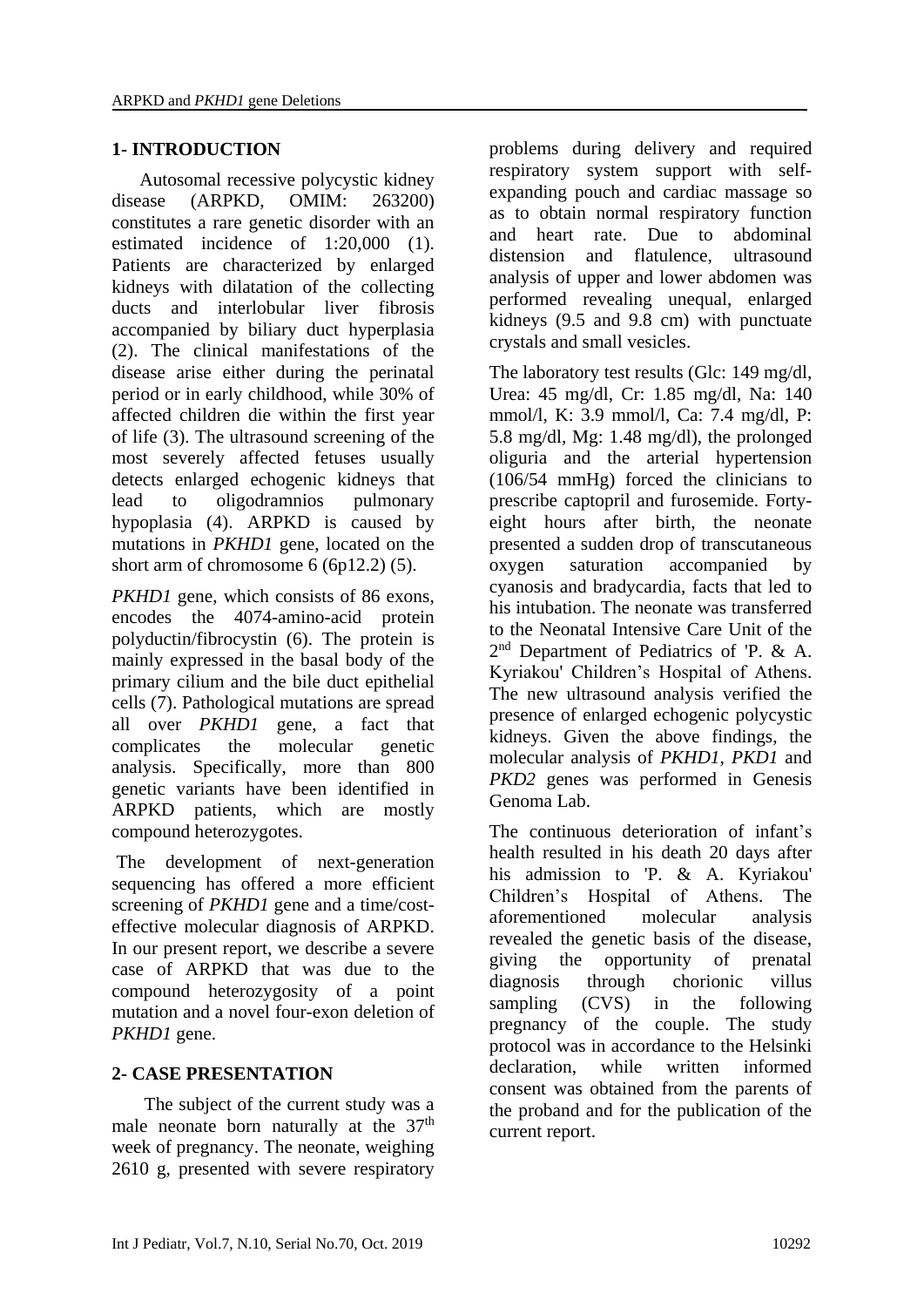### **3- METHODS**

 Genomic DNA was extracted from the peripheral blood sample (QIAamp DNA Blood Mini Kit, Qiagen, Hilden, Germany) of the affected proband and the entire coding regions of *PKHD1* (NM\_138694.3), *PKD1*  (NM\_001009944.2) and *PKD2* (NM\_000297) genes were amplified by polymerase chain reaction (PCR). The resulting library was loaded on an Illumina NextSeq clamshell-style cartridge for paired-end sequencing. The data were analyzed using state-of-the-art bioinformatics software.

For the detection of possible deletions/duplications along *PKHD1* gene, multiplex ligation-dependent probe amplification (MLPA) was performed. For the above analysis, two different probemixes were used (MLPA P341 *PKHD1* mix 1 & MLPA P342 *PKHD1*  mix 2, MRC-Holland, Amsterdam, Netherlands) according to the manufacturer's instructions. The multiplex PCR products were separated on a capillary sequencer ABI3500, Genetic Analyzer, Applied Biosystems, USA), and the respective data were analyzed with Coffalyser.Net (MRC-Holland, Amsterdam, Netherlands).

### **4- RESULTS**

 The heterozygous presence of the missense mutation c.2279G>A (p.Arg760His, p.R760H) of *PKHD1* gene (NM\_138694.3) was revealed in the

affected neonate after the next-generation sequencing analysis. The above genetic variant, which causes substitution of the amino acid arginine by histidine at position 760, is considered to be pathogenic according to international literature (8), mutation databases (HGMD, ClinVar, dbSNP) and *in silico* tools used for the prediction of the disease-causing potential of DNA variants (Mutation taster, Polyphen). No mutations were detected in the *PKD1* and *PKD2* genes.

For full documentation of the genetic basis of the disease, the presence of a second mutation would be necessary. The second mutation could either be a genetic variant in deep intronic or regulatory regions of the gene, or a deletion/duplication in the coding region of *PKHD1* gene. In order to investigate the potential presence of a *PKHD1* gene exon deletion/duplication, MLPA analysis was performed. The above screening revealed a heterozygous deletion encompassing exons 24, 25, 26 and 27 of *PKHD1* gene (**Figure.1**), which completed the genetic diagnosis of ARPKD.

The molecular screening of the parents using bidirectional Sanger sequencing and MLPA analysis revealed that the c.2279G>A (p.Arg760His) mutation was of paternal origin, while the deletion of exons 24-27 was of maternal origin. In the following pregnancy, CVS was performed at the  $12<sup>th</sup>$  week of gestation and the molecular testing of the parental mutations detected only the c.2279G>A (p.Arg760His) mutation of *PKHD1* gene.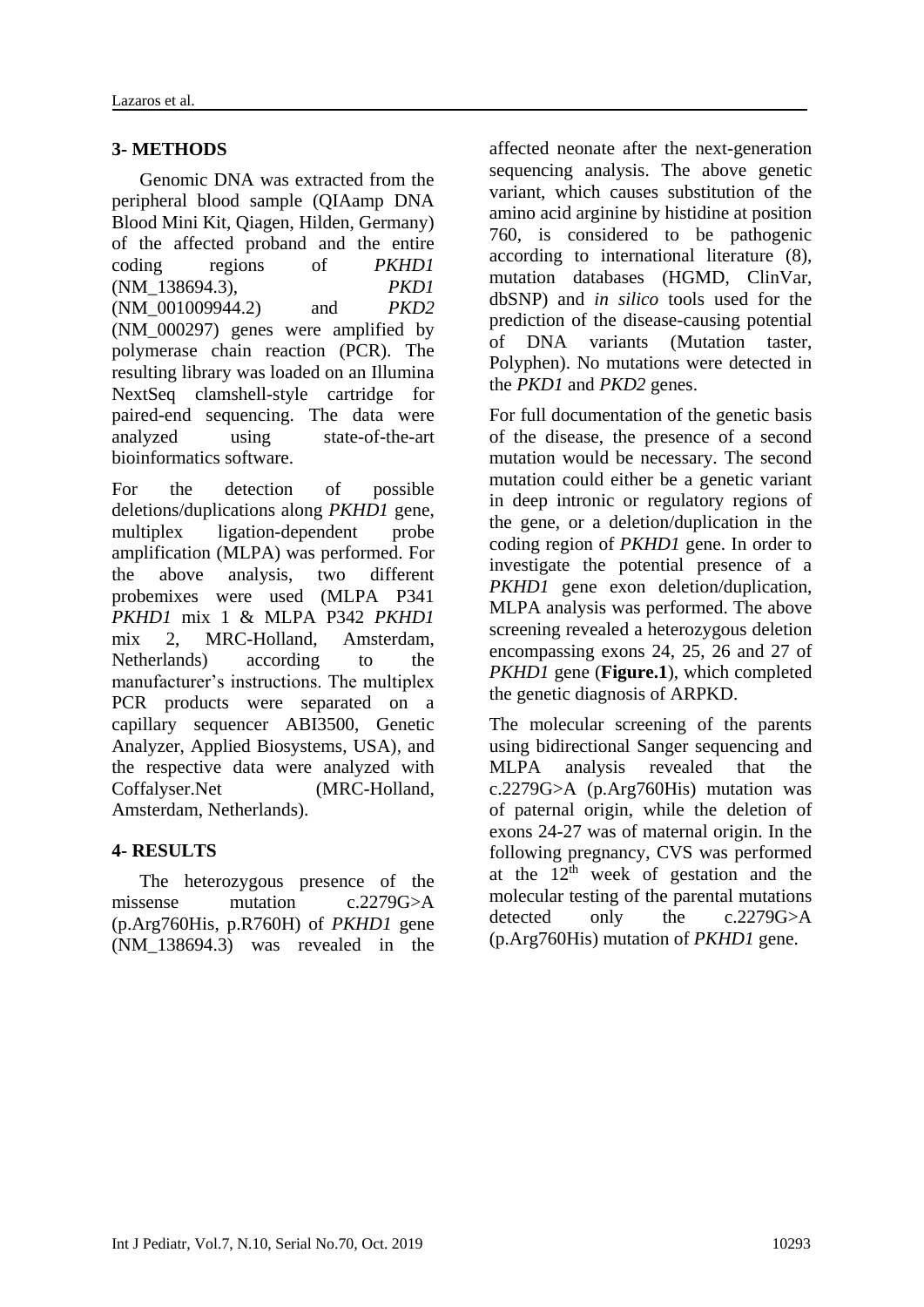

**Fig.1:** Multiplex ligation-dependent probe amplification (MLPA) analysis of the affected proband using A. MLPA P341 *PKHD1* probemix 1 and B. MLPA P342 *PKHD1* mix 2 (MRC-Holland, Amsterdam, Netherlands).

### **5- DISCUSSION**

 The routine diagnostic approach for the determination of the genetic basis of ARPKD is *PKHD1* gene mutation analysis using either Sanger sequencing or nextgeneration sequencing. However, no *PKHD1* gene mutations have been identified in 13-20% of ARPKD patients

(9-11). This noteworthy rate could be attributed to the presence of mutations in deep intronic and/or regulatory regions of the *PKHD1* gene, intragenic *PKHD1* exon deletions/duplications or mutations in the *PKD1* or *PKD2* genes. In the last case, we refer to autosomal dominant polycystic kidney disease (PKD) patients with severe early symptoms (~20% of patients), who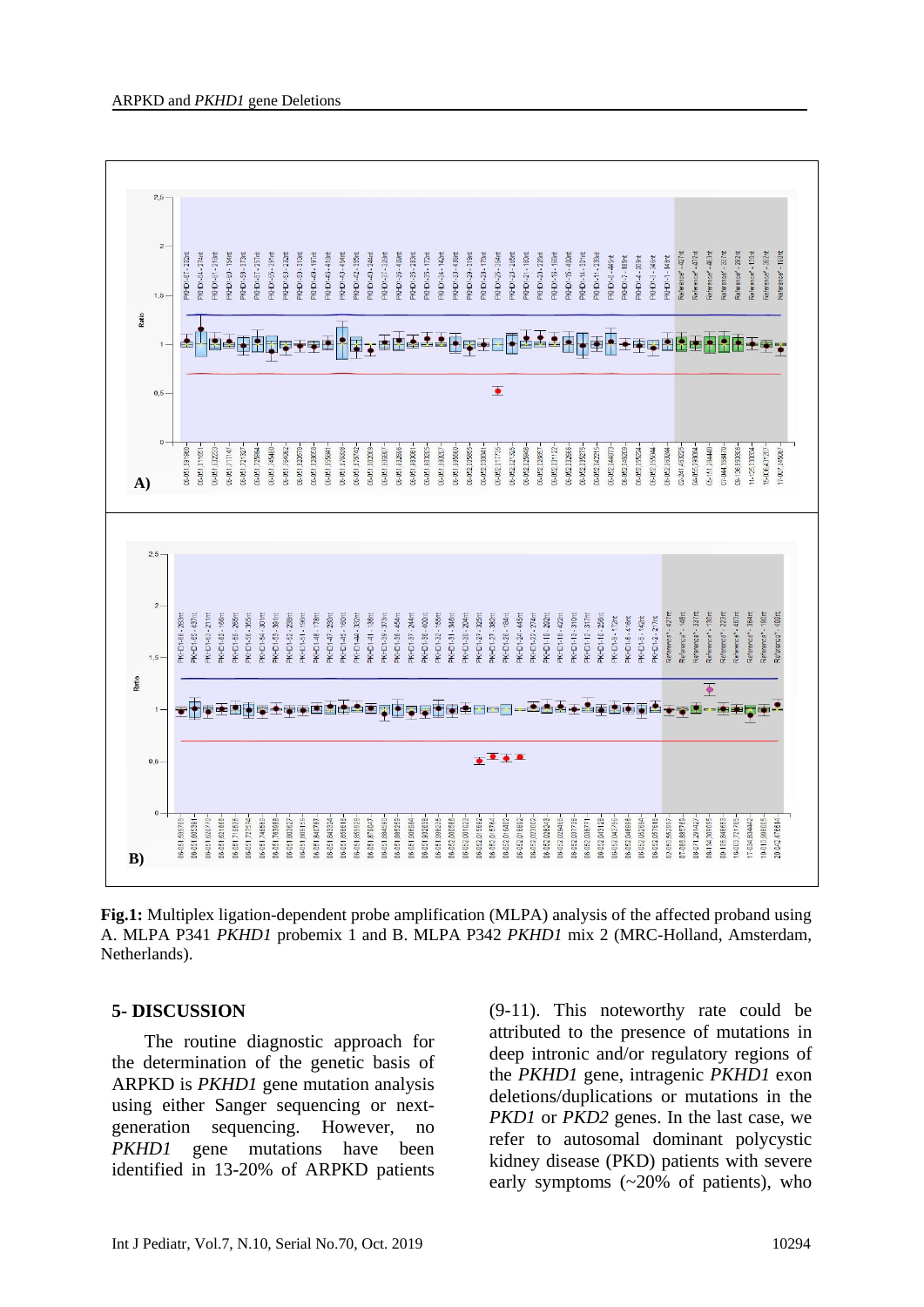are phenotypically indistinguishable from ARPKD patients (12). In the current study, we described a severe case of ARPKD carrying the missense mutation c.2279G>A (p.Arg760His, p.R760H) and a deletion of exons 24-27 of *PKHD1* gene in double heterozygosity. The aforementioned point mutation has already been described in an ARPKD patient (8). As concerns the four-exon deletion, it is reported for the first time according to our knowledge. However, similar single- and multi-exon deletions/duplications have already been detected in ARPKD patients (13-18). The development of MLPA technique has allowed the complete screening of *PKHD1* exon deletions and duplications. The deleterious effects of the detected genetic variants could be understood by the early onset, the severe symptoms and the immediate fatal outcome of our patient.

The fact that c.2279G>A (R760H) mutation of the *PKHD1* gene has been identified in compound heterozygosity with c.4870C>T (R1624W) mutation in an ARPKD patient (8) with a later onset of the disease is indicative of the increased pathogenicity of the observed four-exon deletion. The *PKHD1* gene encodes the protein fibrocystin, a large transmembrane receptor-like protein (6). Fibrocystin, which is mainly present in fetal and adult kidney cells, controls the intracellular calcium homeostasis and participates in the regulation of cell adhesion, repulsion, differentiation and proliferation (19).

The deletion of exons encoding nonrepetitive parts of fibrocystin is expected to affect the structure and consequently the function of the protein. The observed deletion is localized in the middle of its coding region, a fact that enforces the possible negative effects on fibrocystin function. Our finding supports previous reports (13, 14) demonstrating the significance of *PKHD1* gene copy number variation testing for ARPKD patients who

need their mutation profile for prognosis or family planning. The Sanger sequencing analysis or the mutation scanning of *PKHD1* gene has achieved a mutation detection rate of 82% (9, 14, 20). According to these reports, two mutations are expected to be detected in nearly 67% (82x82%) of ARPKD patients, only one mutation is expected to be identified in nearly 29% (2x82x18%) of ARPKD patients and no mutations in the remaining 4% of patients. Therefore, nearly 1/3 of the patients have no complete molecular diagnosis of ARPKD, suggesting the application of *PKHD1* gene exon deletion/duplication screening.

The genetic diagnosis of the affected proband of the current report offered the opportunity of targeted prenatal testing of the parental mutations in the following pregnancy of the couple. Since the embryo was carrying the paternal point mutation, there was a 50% chance to carry the maternal *PKHD1* gene exon deletion too, namely to be affected by Autosomal Dominant PKD (ADPKD). The application of the respective MLPA analysis, completing the prenatal genotyping of the embryo, averted the probability of a pregnancy termination.

## **6- CONCLUSION**

 In conclusion, this is the first report of a deletion encompassing exons 24-27 of *PKHD1* gene. The *PKHD1* gene exon deletion/duplication screening is strongly recommended in genetic and prenatal diagnosis cases, where either one heterozygous mutation or no mutations of the *PKHD1* gene have been identified through sequencing techniques.

## **7- CONFLICT OF INTEREST**

The authors have no conflict of interest to declare.

### **8- REFERENCES**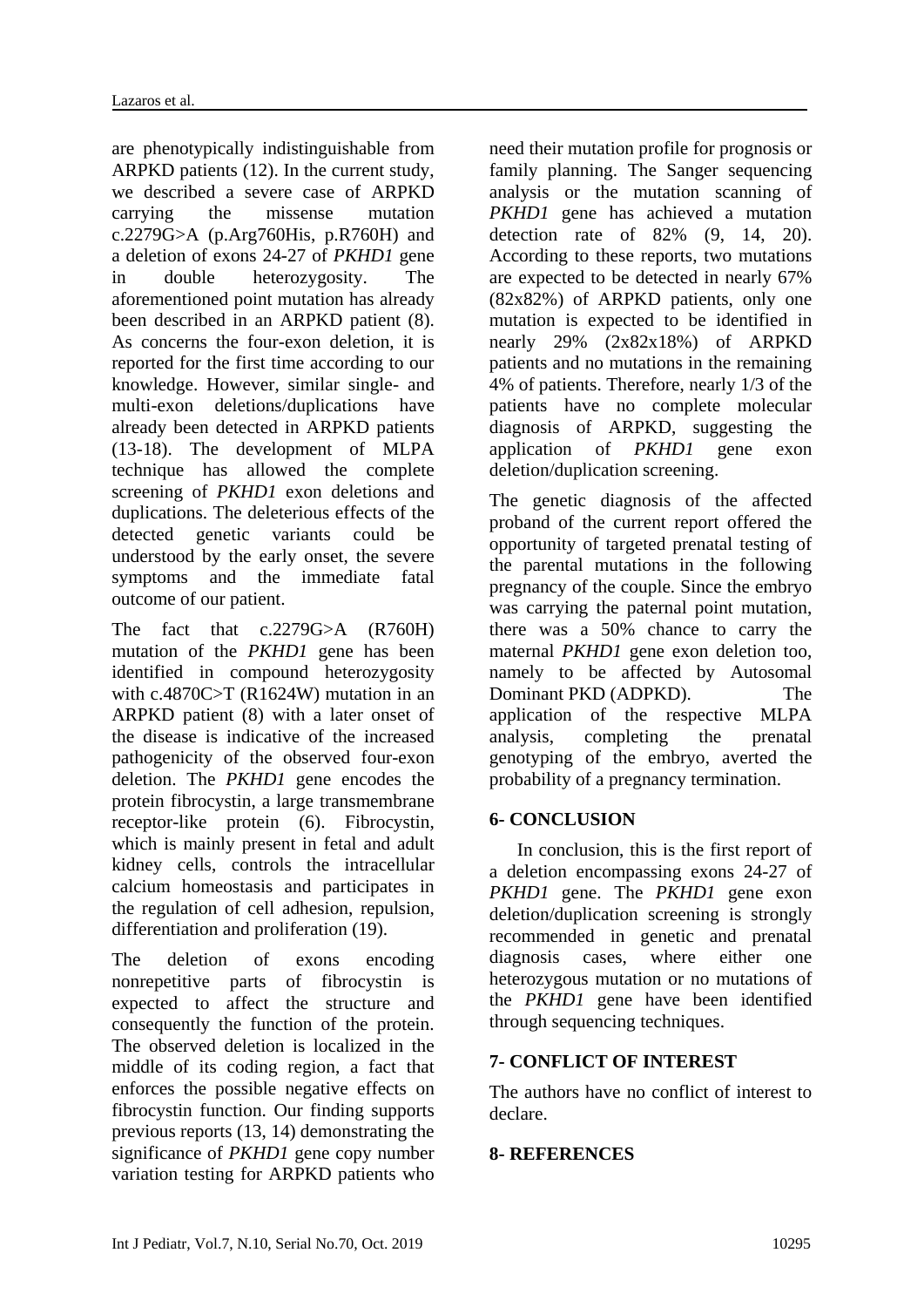1. K. Zerres, S. Rudnik-Schöneborn, C. Steinkamm, J. Becker, G. Mücher. "Autosomal recessive polycystic kidney disease". Journal of Molecular Medicine.1998; 76: 303–9.

2. L. M. Guay-Woodford, R. A. Desmond. "Autosomal recessive polycystic kidney disease: the clinical experience in North America". Pediatrics. 2003; 111: 1072– 80.

3. K. Zerres, S. Rudnik-Schöneborn, F. Deget, U. Holtkamp, J. Brodehl, J. Geisert, et al. "Autosomal recessive polycystic kidney disease in 115 children: clinical presentation, course and influence of gender". Acta Paediatrica. 1996; 85: 437-45.

4. L. F. Menezes, L. F. Onuchic. Molecular and cellular pathogenesis of autosomal recessive polycystic kidney disease. Brazilian Journal of Medical and Biological Research. 2006; 39: 1537–48.

5. L. M. Guay-Woodford, G. Muecher, S.D. Hopkins, E. D. Avner, G.G. Germino, A.P. Guillot, et al. "The severe perinatal form of autosomal recessive polycystic kidney disease maps to chromosome 6p21.1-p12: implications for genetic counseling". American Journal of Human Genetics. 1995; 56: 1101–07.

6. C. J. Ward, M. C. Hogan, S. Rossetti, D. Walker, T. Sneddon, X. Wang, et al. The gene mutated in autosomal recessive polycystic kidney disease encodes a large, receptor-like protein. Nature Genetics. 2002; 30: 259–69.

7. N. Sharma, N. F Berbari, and B. K. Yoder. "Ciliary dysfunction in developmental abnormalities and diseases". Current Topics in Developmental Biology. 2008; 85: 371-427.

8. L. F. Onuchic, L. Furu, Y. Nagasawa, X. Hou, T. Eggermann, Z. Ren, et al. PKHD1, the polycystic kidney and hepatic disease 1 gene, encodes a novel large protein containing multiple immunoglobulin-like plexintranscription-factor domains and parallel beta-helix 1 repeats. American Journal of Human Genetics. 2002; 70: 1305–17.

9. A. M. Sharp, L. M. Messiaen, G. Page, C. Antignac, M. C. Gubler, L. F. Onuchic, et al. Comprehensive genomic analysis of PKHD1mutations in ARPKDcohorts. Journal of Medical Genetics. 2005; 42: 336–49.

10. M. Gunay-Aygun, M. Tuchman, E. Font-Montgomery, L. Lukose, H. Edwards, A. Garcia, et al. PKHD1 sequence variations in 78 children and adults with autosomal recessive polycystic kidney disease and congenital hepatic fibrosis. Molecular Genetics and Metabolism. 2010; 99: 160–73.

11. P. Krall, C. Pineda, P. Ruiz, L. Ejarque, T. Vendrell, J. A. Camacho, et al. Cost-effective PKHD1 genetic testing for autosomal recessive polycystic kidney disease. Pediatric Nephrology. 2014; 29: 223–34.

12. C. Bergmann, J. von Bothmer, N. Ortiz Brüchle, A. Venghaus, V. Frank, H. Fehrenbach, et al. Mutations in multiple PKD genes may explain early and severe polycystic kidney disease. Journal of the American Society of Nephrology. 2011; 22: 2047–56.

13. C. Bergmann, F. Küpper, C. P. Schmitt, U. Vester, T. J. Neuhaus, J. Senderek, et al. Multi-exon deletions of the PKHD1 gene cause autosomal recessive polycystic kidney disease (ARPKD). Journal of Medical Genetics. 2005; 42: e63.

14. V. Zvereff, S. Yao, J. Ramsey, F. M. Mikhail, R. Vijzelaar, and L. Messiaen. Identification of PKHD1 multiexon deletions using multiplex ligation-dependent probe amplification and quantitative polymerase chain reaction. Genetic Testing and Molecular Biomarkers. 2010; 14: 505-10.

15. J. Miyazaki, M. Ito, H. Nishizawa, T. Kato, Y. Minami, and H. Inagaki. Intragenic duplication in the PKHD1 gene in autosomal recessive polycystic kidney disease. BMC Medical Genetics. 2015; 16: 98.

16. L. Obeidova, T. Seeman, V. Elisakova, J. Reiterova, A. Puchmajerova, and J. Stekrova. Molecular genetic analysis of PKHD1 by next-generation sequencing in Czech families with autosomal recessive polycystic kidney disease. BMC Medical Genetics. 2015; 16: 116.

17. S. Melchionda, T. Palladino, S. Castellana, M. Giordano, E. Benetti, P. De Bonis, et al. Expanding the mutation spectrum in 130 probands with ARPKD: identification